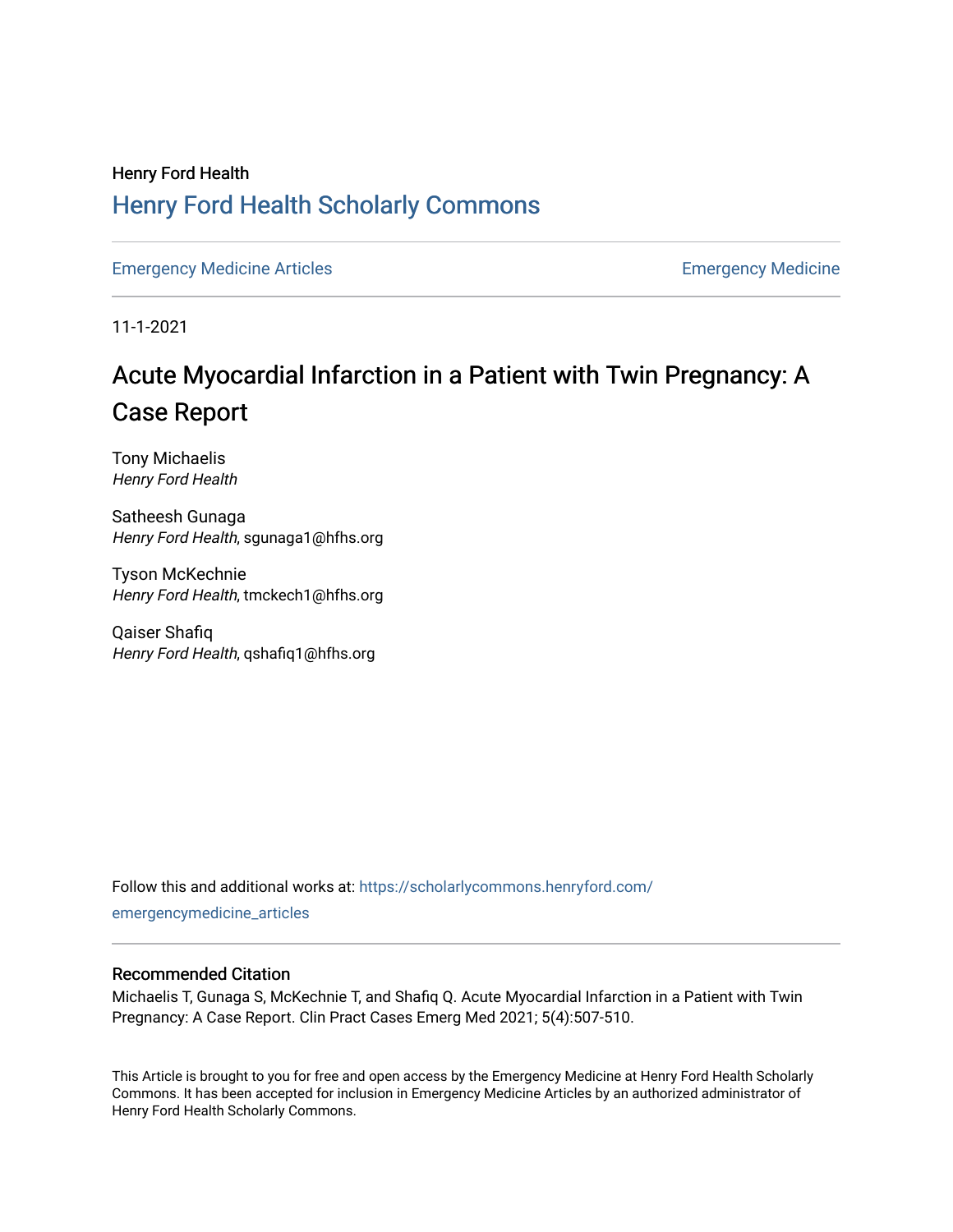# **Acute Myocardial Infarction in a Patient with Twin Pregnancy: A Case Report**

**Tony Michaelis, DO\* Satheesh Gunaga, DO\* Tyson McKechnie, DO\* Qaiser Shafiq, MD**†

Henry Ford Wyandotte Hospital, Department of Emergency Medicine, \* Wyandotte, Michigan Henry Ford Wyandotte Hospital, Department of Medicine/Division of Cardiology, † Wyandotte, Michigan

Section Editor: R. Gentry Wilkerson, MD Submission history: Submitted May 2, 2021; Revision received June 25, 2021; Accepted June 22, 2021 Electronically published October 5, 2021 Full text available through open access at http://escholarship.org/uc/uciem\_cpcem DOI: 10.5811/cpcem.2021.6.52939

**Introduction:** Acute myocardial infarction (AMI) rarely occurs during pregnancy and presents unique challenges in diagnosis and management. Traditionally, pregnancy has not readily been considered a risk factor for AMI in the emergency department despite the potential for adverse impacts on maternal and fetal health. As cardiovascular risk factors and advanced maternal age become more prevalent in society over time, the incidence will continue to increase. Prior cases with singular gestation have been reported; however, only one previous case during a twin pregnancy was identified in the medical literature.

**Case Report:** We describe a rare case of acute ST-segment elevation myocardial infarction in a 37-year-old woman at 24 weeks gestation with a dichorionic diamniotic twin pregnancy.

**Conclusion:** It is important for the emergency physician to recognize acute coronary syndrome as a part of the differential diagnosis of chest pain in pregnant patients and be familiar with the diagnostic and management options available for this special population. [Clin Pract Cases Emerg Med. 2021;5(4): 507-510.]

**Keywords:** *Case report; acute myocardial infarction; STEMI; twin pregnancy; acute coronary syndrome.*

#### **INTRODUCTION**

It can be difficult to discern which seemingly healthy young women with no prior cardiovascular risk factors are suddenly at risk for acute myocardial infarction (AMI) simply because they are pregnant. Acute myocardial infarction has a reported incidence in pregnancy between three to 100 per 100,000 live births.<sup>1-3</sup> Traditional cardiovascular risk factors remain pertinent in all patient populations; however, pregnancy-specific risk factors for AMI include advanced maternal age, preeclampsia, thrombophilia, postpartum infection, and hemorrhage.3,4 Physiologic changes in pregnancy contribute to increased cardiac demand, and overall the risk of ischemic cardiac events increases with maternal age.<sup>1,3,4</sup> Acute myocardial infarction in pregnancy presents unique diagnostic and management challenges as seen in this case. Here we discuss an ST-segment elevation myocardial infarction (STEMI) in a 37-year-old woman at 24 weeks

gestation with a dichorionic diamniotic twin pregnancy who presented to the emergency department (ED).

#### **CASE REPORT**

A 37-year-old, gravida 4 para 3003, Caucasian female in her twenty-fourth week of pregnancy presented to the ED with intermittent bilateral arm pain of two days duration. The pain began suddenly, lasted less than 10 minutes, and resolved spontaneously without exacerbating or alleviating factors. Past medical history included hypothyroidism, anemia, and anxiety but did not include traditional cardiovascular risk factors. Her presenting blood pressure was 100/70 millimeters of mercury with a heart rate of 115 beats per minute. Physical exam was unremarkable, with normal heart sounds, no murmurs, clear lung sounds bilaterally, no peripheral edema, normal pulses, and a gravid abdomen. Initial electrocardiography showed sinus tachycardia with T-wave inversions in leads III and aVF,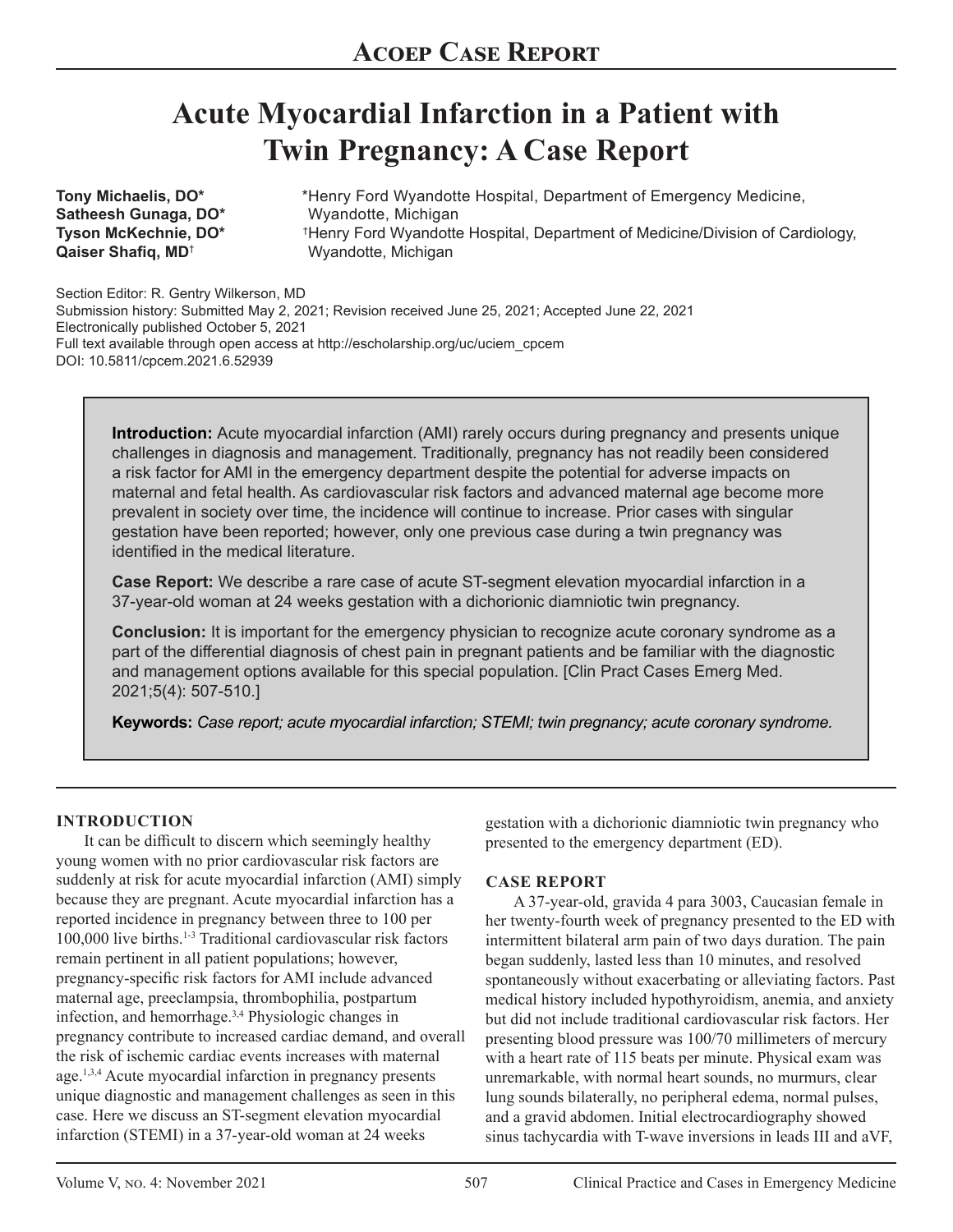but no ST-segment elevations or depressions. Laboratory analysis showed a hemoglobin of 8.5 grams per deciliter (g/ dL) (reference range: 12-15 g/dL) consistent with baseline anemia; otherwise, her basic metabolic, coagulation, renal, and hepatic panels were within normal limits.

Differential diagnosis included pericarditis, myocarditis, coronary dissection, coronary vasospasm, and musculoskeletal pain. However, AMI was low on the initial differential, and troponins were not ordered on initial laboratory studies. Approximately one hour later, she experienced another episode of bilateral arm pain with radiation to her upper back. A repeat electrocardiogram was then obtained, which showed ST-segment elevations in leads I, aVL, V1 and V2 with reciprocal depressions in II, III and aVF (Image 1).

Add-on troponin-I to the initial laboratory studies was 217 nanograms per liter (ng/L) (reference range: less than 19 ng/L). Because the etiology of ST-segment changes in pregnancy can be from entities other than a ruptured atherosclerotic plaque, such as coronary dissection or vasospasm, the cardiologist and emergency physician obtained a STAT formal transthoracic echocardiogram. This showed hypokinesis of the entire anterior, anteroseptal, and anterolateral left ventricular walls and reduced ejection fraction of 40% without pericardial effusion or right ventricular enlargement (Video).

In the presence of significant wall motion abnormalities, AMI was highly likely, and the patient underwent emergent percutaneous coronary intervention (PCI). A repeat troponin level at two hours was 2447 ng/L. Emergent PCI revealed 90% stenosis of the proximal left anterior descending artery due to plaque rupture and thrombus, and the lesion was repaired using balloon angioplasty and placement of a drugeluting stent (DES) (Image 2).

The patient was treated with dual antiplatelet therapy (DAPT) including aspirin and clopidogrel. She was transferred



**Image 1.** Repeat electrocardiogram one hour into emergency department visit performed during recurrence of symptoms. Black arrows on aVL and V2 show prominent ST-segment elevation, and black arrows on II, III, and aVF show reciprocal ST-segment depression. Lead I is also elevated but less prominent.

# *CPC-EM Capsule*

What do we already know about this clinical entity?

 *Acute myocardial infarction (AMI) affects less than 0.1% of pregnancies, however when it occurs the lives of both mother and fetus are at significant risk of morbidity and mortality.*

### What makes this presentation of disease reportable?

*Pregnancy causes physiologic changes that uniquely predispose young women towards increased risk for AMI. This is the second reported case of AMI in a twin pregnancy.*

What is the major learning point? *Emergency medicine physicians should increase their suspicion for AMI in the pregnant population, especially in the setting of atypical symptoms.*

How might this improve emergency medicine practice?

*Early recognition of pregnancy specific risk factors and maintaining broad differentials for chest pain in pregnancy can help improve patient outcomes.*

to a tertiary care hospital for high-risk maternal-fetal medicine and cardiology evaluations. Her post-PCI course was uneventful, and three days later she was discharged home. She delivered two healthy children at 35 weeks via cesarean section (C-section) that was complicated by postpartum hemorrhage. She recovered fully and remained asymptomatic on DAPT without bleeding complications on follow-up six months later.

## **DISCUSSION**

Acute myocardial infarction is a rare and life-threatening condition during pregnancy. Most AMIs will occur during the third trimester and peak around the peripartum and postpartum periods.<sup>5</sup> Pregnant patients are a vulnerable population that may present with atypical signs and symptoms, inconsistent with classic anginal symptoms such as chest pain, shortness of breath, diaphoresis, and nausea. Symptoms may be dismissed as disorders common to pregnancy including gastroesophageal reflux, musculoskeletal complaints, and shortness of breath due to a cephalad deviation of abdominal organs.<sup>4</sup> The cornerstone of emergency medicine is evaluating patients for life-threatening etiologies, especially in a pregnant patient who is at increased risk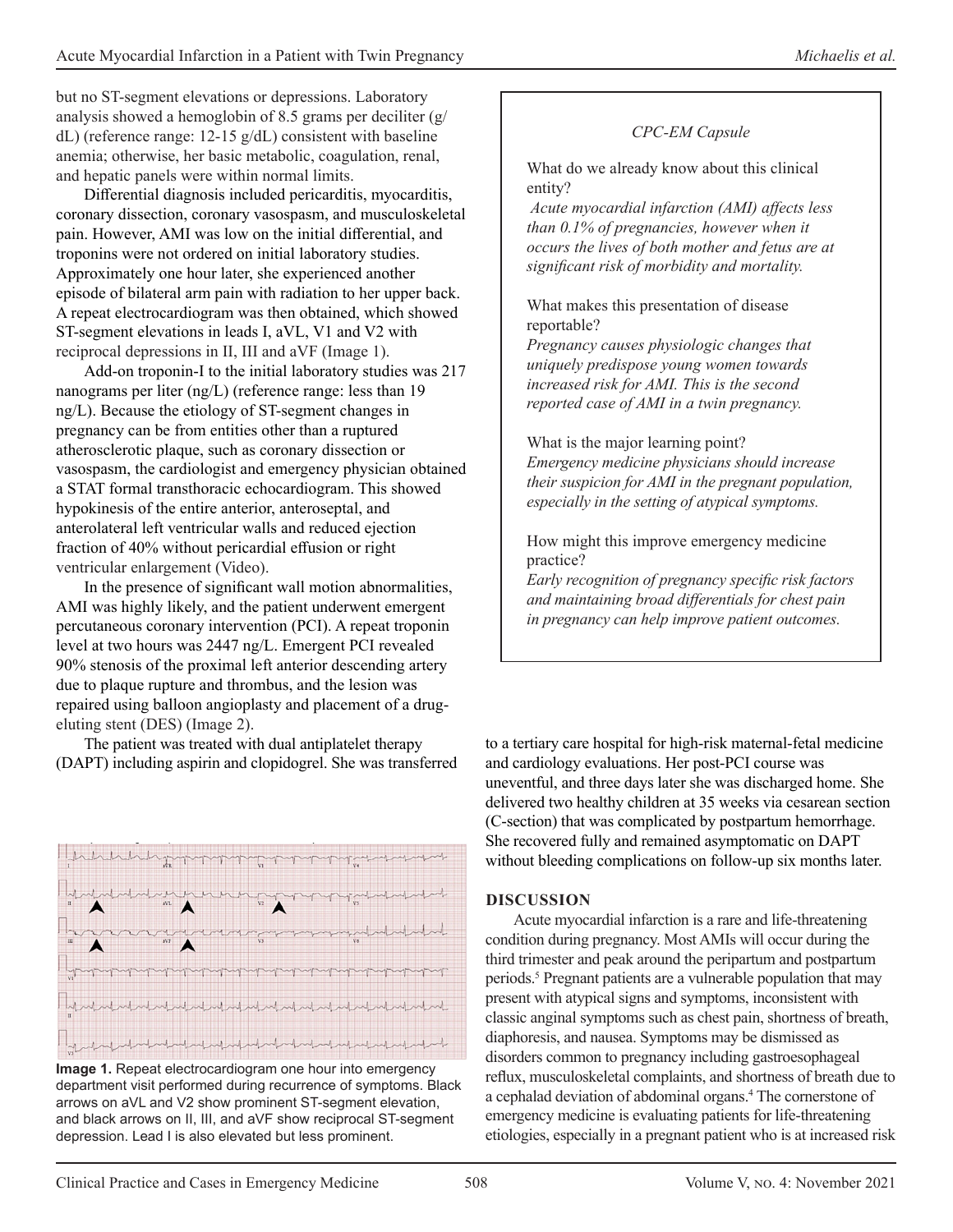

**Image 2.** Cardiac catheterization images were taken before and after stent placement. On the left, the arrow identifies disruption of blood flow from the left anterior descending artery occlusion before stent placement. On the right, the arrow identifies the repaired left anterior descending artery after stent placement.

of morbidity and mortality. Although rare, AMI in pregnancy holds maternal and fetal mortality rates of up to 11% and 9%, respectively; thus, consideration of this diagnosis is critical.<sup>2</sup>

The etiology of STEMI in pregnancy includes atherosclerotic disease, coronary dissection, thrombosis, vasospasm of the coronary arteries, acute pulmonary embolism, and ischemia secondary to substance abuse with cocaine. One third of AMIs in pregnancy are due to underlying coronary artery disease and occur in the anterior wall involving the left anterior descending coronary artery.6 Our patient had none of the classic risk factors such as smoking, hypertension, obesity, family history, or diabetes, but she had pregnancy-specific risks. She was 37 years old and had an active third trimester, twin pregnancy. When compared to singleton pregnancies, multiparous gestations have a significantly higher prevalence of preeclampsia, thrombophilia, and post-partum complications, all of which are pregnancy-related risk factors for AMI.3,4,7 While no formal definition for advanced maternal age exists, 75% of AMI in pregnancy occurs after age 30, and 43% after age 35.3,4 Pregnant women above age 40 are more than 30 times more likely to have an AMI.<sup>3</sup>

Physiological changes make pregnancy a hypercoagulable state due to increased progesterone and estrogen, increasing risk of thrombosis that can cause AMI and pulmonary embolism. Other physiologic changes in pregnancy include blood volume expansion, causing increased cardiac preload, which places higher metabolic demands on the myocardium, thus increasing the risk for ischemic events. These changes contribute to a 3- to 4-fold increased risk of AMI in pregnancy.<sup>1,3</sup> Race has not been shown to increase the risk.<sup>3</sup>

Electrocardiogram and troponin-I levels remain the cornerstone of AMI diagnosis. The rare occurrence of these events in combination with atypical symptoms in otherwise healthy pregnant woman often makes the diagnosis of AMI challenging. In this case, the initial ECG did not show STsegment elevations or depressions. Acute myocardial infarction was reconsidered after her symptoms returned in the ED, which prompted the repeat ECG that showed a STEMI.

Elevated troponin I is also seen in the case of pericarditis, myocarditis, demand ischemia, acute pulmonary embolism, and other cardiac conditions. However, troponins remain the standard for evaluating cardiac ischemia as levels are not affected by pregnancy, unlike creatine kinase-MB, which elevates with uterine contractions.<sup>4</sup>

Imaging can also be helpful in evaluating possible diagnoses and may include computed tomography and echocardiogram. We chose to obtain an echocardiogram as it is a safe, non-radiating tool that allows for maximal diagnostic return to evaluate for a pericardial effusion (dissection or pericarditis), right ventricle enlargement (pulmonary embolism), and cardiac wall motion abnormalities (AMI). Echocardiogram may also reveal pregnancy-related changes such as left ventricular hypertrophy.<sup>2</sup> Computed tomography angiography for pulmonary embolism or dissection in pregnancy does not have an absolute contraindication and provides valuable diagnostic information, but risks and benefits for mother and fetus should always be considered. The American College of Obstetricians and Gynecologists recommends that life-saving interventions not be withheld from patients solely based on pregnancy.8,9

"Time is muscle" when it comes to AMI: the primary goal is reversal of the blockage as quickly as possible to preserve heart function and decrease mortality. Keys to successful treatment of an AMI include anticoagulation and emergent cardiac catheterization. Anticoagulation is a mainstay treatment for any acute coronary syndrome, excluding those caused by coronary artery and aortic dissections. Unfractionated heparin and low molecular weight heparin are preferred anticoagulation agents and are appropriate for use for AMI in pregnancy.10 In addition to anticoagulation, cardiac catheterization with PCI is of the utmost importance in pregnancy as a means of revascularizing the coronary arteries. The radial artery approach is preferred over femoral to minimize radiation risk and vascular damage near the fetus.<sup>2,11</sup> Femoral access was used in our patient because of the small diameter of her radial artery and potential need of mechanical circulatory support considering she had a left anterior descending artery STEMI in twin pregnancy.

After coronary stent placement, DAPT is required to prevent stent thrombosis. For bare metal stents at least four weeks of DAPT is required, while a DES requires at least 12 months of DAPT. Studies indicate that for DES after three months, DAPT may be interrupted safely if needed. Our patient received the latest generation DES because these stents have a lower rate of in-stent restenosis and successful interruption of DAPT.<sup>2,12</sup> Low-dose aspirin has not been shown to increase maternal or fetal mortality or cause premature closure of the ductus arteriosus, nor has it been shown to have increased risk of complications with epidural anesthesia.<sup>10</sup> Given the duration and increased risk of bleeding, epidural anesthesia is contraindicated in patients receiving DAPT. Clopidogrel is identified as a class B medication in pregnancy and its use is